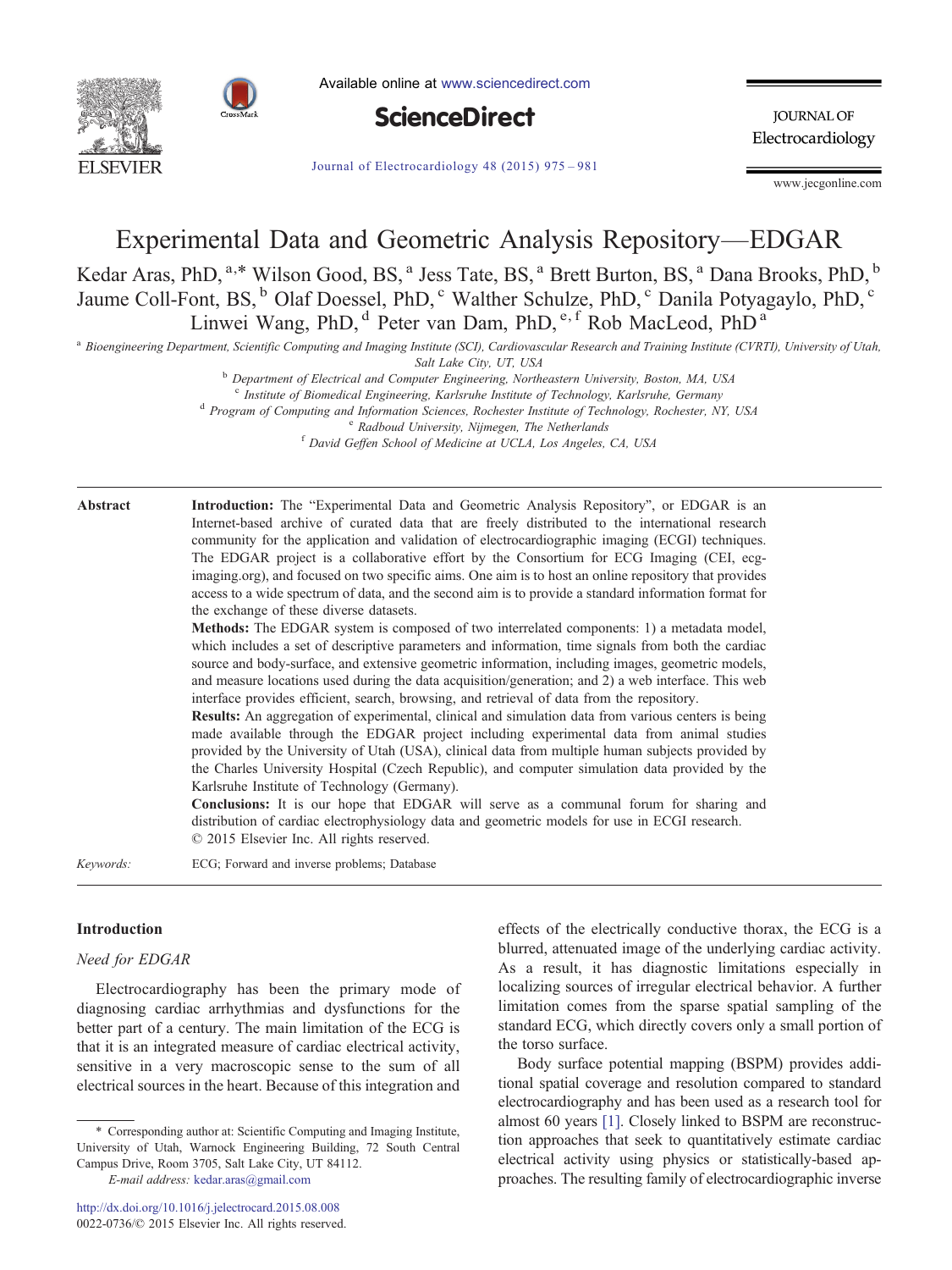problem also has a long history that includes many different formulations and solution approaches [\[2\].](#page-6-0) Being able to accurately identify and localize electrical activity within the heart from the ECG (or the BSPM) is extremely useful in cardiovascular diagnostics because it is non-invasive, painless, inexpensive, and capable of continuous sampling. Unfortunately, the inverse problem is ill-posed and may also be non-unique, leading to poorly conditioned systems of equations to solve numerically. Despite the challenges, BSPM combined with a commercial ECGI system (ECVUE ™, CardioInsight, Inc., Cleveland, OH) has recently begun to show remarkable progress in clinical applications [\[3,4\]](#page-6-0). A second commercial ECGI system also exists but with less documented clinical use, the AmyCard system (AMYCARD LLC, Moscow, Russia) [\[5\]](#page-6-0).

This emergence of a viable commercial ECGI system has motivated a concerted and cooperative multidisciplinary effort from researchers to advance the state of the art in this field. One result is the recent creation of the Consortium for ECG Imaging (CEI, ecg-imaging.org), which recognizes that different centers have different areas of specific expertise relevant to ECGI; no single center can possibly develop all the necessary resources, skills, and experience. In some centers, for example, the strengths lie in mathematics while in others they lie in the domain of signal analysis and processing, numerical methods, or efficient software implementation. Other centers conduct animal experiments with disease models or acquire relevant signals and images from patients, from which they create image-based models of the heart and thorax.

#### Data sharing, a common need

It is self-evident that rapid and robust technical progress in ECGI will be enhanced through shared access to a range of data that is suitable for evaluation and comparison. By being able to compare different mathematical, numerical, and computational approaches on data with gold standard validation, trustworthy solutions can emerge. It is also necessary that such data come from different sources, using different experimental conditions, and with different clinical applications in mind. It is naive to assume that a single approach will succeed under all possible clinical and pathophysiological conditions. There are many parameters necessary to carry out ECGI, starting with lead selection and ending with analysis and visualization of results. Each of these parameters need to be tuned to the target application or adjusted on a case by case basis. A further challenge in the field is to define suitable quantitative metrics of success or error between gold standard and proposed ECGI results. The open availability of a range of standard datasets will enable the exploration and comparison of different metrics.

Experiments, with either animal or human subjects, are challenging to perform, to document, and to conduct with suitable care and accuracy. One aspect of this process highly relevant to sharing and evaluation of associated modeling is the acquisition and organization of the actual signals, images, and associated information. A complete dataset for ECGI must include 1) a source description of the heart, 2) a model of the geometry of the heart and volume conductor (with known electrical conductivities), and 3) the resulting body-surface potentials sampled at a set of identified leads. Acquiring this data requires a diverse skill set and can represent substantial resource cost. Often such datasets are used once by their collectors and then filed away indefinitely to remain inaccessible to the research community at large [\[6\].](#page-6-0)

EDGAR is an Internet-based archive of curated data that are freely distributed to the international research community for the application and validation of electrocardiographic imaging (ECGI) techniques. The EDGAR project is a collaborative effort by the Consortium for ECG Imaging (CEI, ecg-imaging.org), and focused on two specific aims. One aim is to host an online repository that provides access to a wide spectrum of data. We propose to include a range of high quality samples of cardiac source and body-surface potential signals in order to support evaluation studies including performance of algorithms and computer programs. The second aim is to provide a standard information format for the exchange of these diverse datasets. We propose a framework that includes a metadata model describing the different components that make up a dataset and also the format in which data (e.g., time signals, meshes etc.) is made available, in order to facilitate aggregation and comparison of multidisciplinary datasets.

The members of CEI are committed to open sharing of data and algorithms, thus enabling comparisons of results from common datasets. By capitalizing on the strengths of the partners of this project, we hope to achieve synergy via collaboration and through minimization of redundancies. The aggregation of experimental, clinical, and simulation data from various centers will allow modelers to benefit from a large and diverse data pool, which will add robustness and accuracy to the ECGI approaches they develop.

## **Methods**

## EDGAR framework

The EDGAR system is composed of two interrelated components: 1) the metadata model, which describes the parameters and descriptions of the time signals and measurement geometry together with the time signals themselves and the geometric models that describe the heart, torso, and measurement leads; and 2) the web interface, a front end for efficient access and retrieval of data from the repository.

#### Metadata model

The metadata model describes the different components that make up a dataset and also the format in which data (e.g., time signals, meshes etc.) is made available, in order to facilitate aggregation and comparison of multidisciplinary datasets. Each EDGAR dataset is composed of five modules: time signals, geometric models, forward and inverse transforms, registration information, and medical images. In addition, there is an experiment metadata as well as experiment documentation associated with each dataset as shown in [Fig. 1](#page-2-0).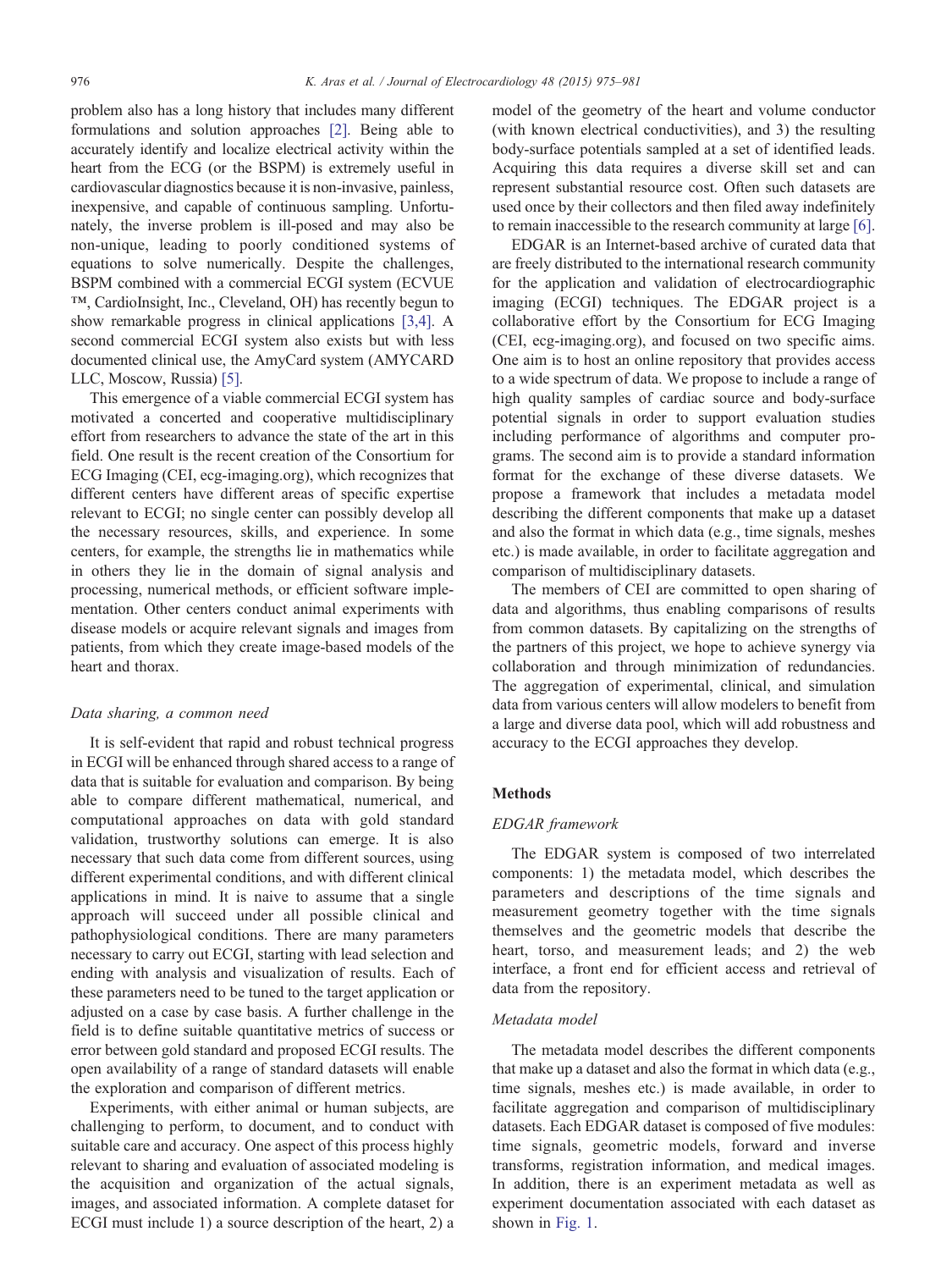<span id="page-2-0"></span>

Fig. 1. EDGAR metadata model describes the different modules that form a dataset. Each module and the associated data files have their own formats.

## Time signals

Time signals (e.g., electrograms and ECGs) are a set of time varying signals sampled at a constant frequency (at least within one experiment), each of which is associated with a known location in the heart or thorax. We organize time signals according to a hierarchy shown in [Fig. 2](#page-3-0), the top level of which is an experiment. An experiment describes a single study with the same subject (patient or animal), sometimes with a single study goal, e.g., to evaluate the effects of pacing intervention on cardiac electric behavior. An experiment consists of one or more interventions, a set of recordings that share a common or at least related set of conditions, typically recorded in close temporal proximity. Examples of an intervention include a sequence of recordings from a single episode of ischemia, a sequence of measurements from a heart undergoing rapid pacing at a set of rates, or a series of recordings that each correspond to a different level of a drug. Each intervention encapsulates a series of one or more "runs" that are continuous recordings of time signals (e.g., 5 s of ECG recording from the body-surface). Each run comprises a set of signals from a single acquisition but from multiple locations (e.g., a set of body-surface ECGs together with simultaneously captured epicardial electrograms). An intervention may contain a single run, e.g., the case of a single captured spontaneous beat (extrasystole). Data need not always come from experiments or clinical studies, but also from simulations, in which case each run is still a set of time signals generated under constant conditions or parameter settings.

# File formats

Time signals are stored in MATLAB [\(http://www.](http://www.mathworks.com) [mathworks.com](http://www.mathworks.com)) file format organized into structures with following contents:

- *potvals, data, or field time signals as*  $M \times N$  array, where M is the number of data channels and N is the number of time instants.
- *numleads* the number of channels of data.
- numframes the number of time instants of data.
- samplefrequency the sampling frequency used for acquisition.
- *unit* the type of units for the data, "um" for microvolts, "mv" for millivolts and "V" for volts.
- *label* the name of the time series. This is optional, but is useful in identifying the time series, particularly from a multi-time-series file.
- *gain* a scaling factor that was applied as part of the amplification process during acquisition.

Note that only the "potvals" field is required. A MATLAB array may be one instance of these fields, a cell or struct array of them, or simply an  $M \times N$  array of data.

#### Geometric models

Geometry models include elements of the subject's anatomy (e.g., torso, heart, and intervening organs) expressed as node locations in the three dimensional (3D) space connected by a network of edges to form polygons (e.g., triangles in 2D or tetrahedra in 3D). These meshes are the basis for numerical solutions and also serve to visualize the associated measured or simulated potentials and currents. Meshes can be generic or subject specific to an experiment, intervention or even an individual run.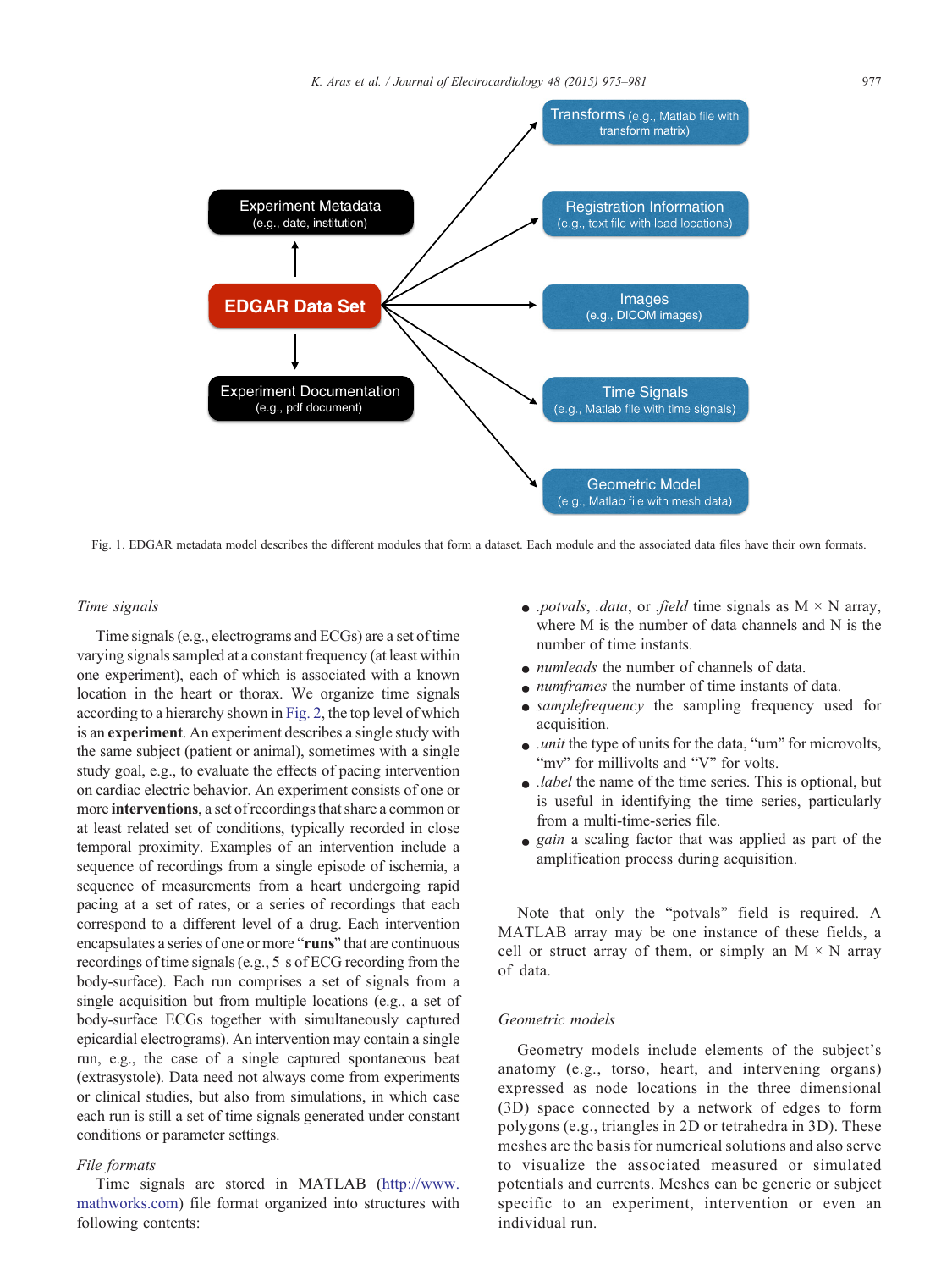<span id="page-3-0"></span>

Fig. 2. Layout of the EDGAR system by sequential components. This view consists of experiments, interventions, and runs.

## File formats

Geometric models are available in either an ASCII text file or MATLAB file formats. The ASCII format has the following structure:

Points (.pts) file. The points (nodes) or ".pts" files contain the locations in 3D space of each point in the model, defined as follows:

- ASCII file, no special characters permitted;
- Each line contains one triplet, ordered as x, y, and z values; one or more spaces between values, which are assumed to be real, floating point numbers;
- Each line may also optionally contain a group number as a fourth element;
- The order of points in the file is the implicit order of the nodes in the geometry and of the time signals in those files; links between channels of time signal data and node locations are based on this ordering.

Triangle (.fac) files. The characteristics of a triangle facet connectivity or ".fac" file are as follows:

- ASCII file, no special characters permitted;
- Each line contains a triplet of integer values pointing to the nodes of the geometry. Node numbers begin at 0 not 1!;
- The order of triangle vertices (nodes) is not strictly controlled, however, it is recommended that the order reflect a common convention in graphics - a counterclockwise sequence of vertices viewed from the outside of the triangle;
- Each line may contain an optional fourth value, which is the group number for the triangle;

• Order of triangles in the file is not meaningful except for internal bookkeeping.

Tetrahedra (.tet) files. The characteristics of a volumetric tetrahedra connectivity or ".tet" file are as follows:

- ASCII file, no special characters permitted;
- Each line contains a sequence of integer values pointing to the nodes of the geometry. Node numbers begin at 0 not 1!;
- The order of tetrahedral vertices (nodes) is not controlled;
- Each line may contain an optional fifth value which is the group number for the tetrahedron, typically associated with a tissue type and eventually an electrical conductivity value in simulations;
- Order of tetrahedra in the file is not meaningful except for internal bookkeeping.

MATLAB geometry files. The geometric models or meshes in a MATLAB file format are also organized into structures with the following fields:

- .pts or .node elements of the structure contain the node locations, usually in a  $3 \times N$  array (although most flexible readers will check and accept either  $3 \times N$  or its transpose,  $N \times 3$ ), where N is the number of nodes.
- $fac$  or  $face$  elements contain the triangle connectivities, usually in a  $3 \times M$  array (again, well crafted reader programs will accept the transpose) where M is the number of triangles.
- *seg* or *edge* elements contain the line segment connectivities, usually in a  $2 \times E$  array, where E is the number edges or line segments.
- $\bullet$  *.tet* or *.tetra* elements contain tetrahedral connectivities, and may contain an associated tissue assignment.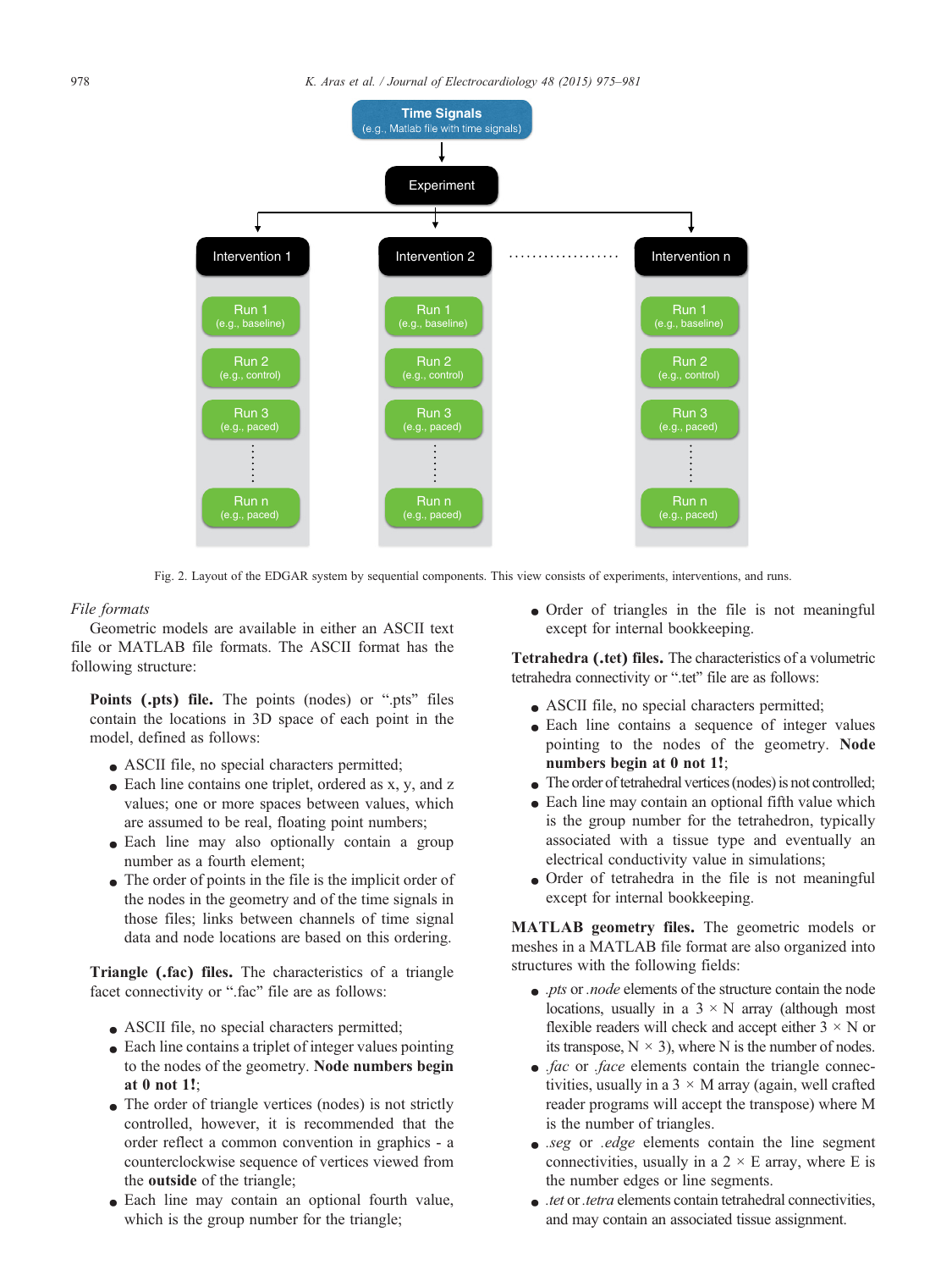## Forward and inverse transforms

Forward and inverse transforms contain the transformation matrices that project signals in either the forward (e.g., heart to body-surface) or inverse (e.g., body-surface to heart) direction. Such transforms are not a required module in EDGAR but are encouraged as they provide for the most complete comparison of algorithms and solutions.

## File formats

Transformation matrices are stored in a MATLAB file format as simple 2D matrices in a  $A \times B$  array, where A is the number of nodes on the observation geometry (rows) and B is the number of nodes on the source geometry (columns).

#### Registration information

Registration is the process of transforming different sets of data into one coordinate system. For example, electrode locations (e.g., epicardial electrical sock) digitally acquired during an experiment can be mapped to a mesh using registration techniques such as translation, scaling and rotation.

#### File formats

Registration information can be varied and thus, its organization necessitates supplemental description in the documentation section of the experiment. The file formats are similarly varied and may include both ASCII text and MATLAB files.

#### Medical images

Medical images (e.g., MRI, CT scans etc.) typically form the basis of geometric models (meshes). To progress from images to a model entails identifying regions of interest (e.g., left ventricle) and labeling each of them, a process known as "segmentation." This segmentation of the image volume into regions is then used to generate a subject specific mesh.

## File formats

EDGAR assumes the medical images are stored in the industry standard DICOM file format [\(http://www.dicom.](http://www.dicom.nema.org) [nema.org\)](http://www.dicom.nema.org), whereas segmentations, if available, are stored in near regular raster data (NRRD) format ([http://teem.](http://teem.sourceforge.net) [sourceforge.net\)](http://teem.sourceforge.net).

#### Experiment metadata

Experiment metadata includes attributes such as the date of the experiment, species, institution, study category, and key words (e.g., ischemia, in situ, etc.). Moreover, the EDGAR system leverages the experiment metadata to allow searching for specific datasets. Preferred file format is ASCII with free text descriptions.

#### Experiment documentation

Experiment documentation is a collection of free form text documents that describe the experiment and the all relevant background information. Preferred file formats are ASCII and PDF. We will encourage data providers to not only describe the origins of the data as precisely as possible, but also to identify and quantify or estimate sources of error in their data.

## Web interface

EDGAR has a web interface [\(www.ecg-imaging.org/edgar\)](http://www.ecg-imaging.org/edgar) available through the CEI website [\(www.ecg-imaging.org\)](http://www.ecg-imaging.org) that enables easy, convenient, and efficient access to data. The EDGAR metadata storage scheme is implemented in REDCap [\[7\]](#page-6-0) a secure database web application specialized for scientific research, and hosted on University of Utah web servers.

Typical interaction with EDGAR web front end would include searching for datasets based on specific metadata criteria or alternately browsing through all the available datasets. Moreover, the user can choose to download an entire dataset or individual components as needed. Each user must establish an identity on the server (i.e., in REDCap) but these are not regular login accounts and do not require passwords. Demographics and logistical information about the user is gathered upon first applying to access data on EDGAR. Moreover, data collected in this manner is secured and used only to document usage of the repository and any associated grants or funded research for which an EDGAR dataset is used.

Each dataset can also include a desired form of acknowledgement for any subsequent use of the data. Such acknowledgement is often in the form of a sentence to be included in the appropriate sections of publications or proposals.

## Data curation and patient privacy

Datasets hosted on EDGAR are carefully reviewed and validated before they become publicly available. All patient data contributed to the repository will undergo stripping of possible identifiers and will be anonymous. Investigators who wish to conduct biomedical studies for which additional clinical information is essential should contact the original authors of the data in order to gain access to this information under IRB approval to ensure patient protection. The management of new dataset contributions will occur through the EDGAR administration team and we do not envision direct upload capabilities. Data are freely available for all uses, academic and commercial, with the sole expectation that the source of the data be properly cited and acknowledged.

To access data from EDGAR will require each use to accept the following conditions:

"I acknowledge my responsibility to inform myself about and adhere to all local laws and regulations pertaining to the use of these data. I further pledge to cite the owner of the data and acknowledge the Consortium for Electrocardiographic Imaging (CEI) in all publications that make use of them."

All donors of data must agree to the following terms:

"I am the owner of the data I wish to donate. I attest that these data were collected in accordance with all applicable rules and permissions in my home country (open IRB or IACUC or equivalent). I attest that I have the right to give the data in perpetuity to the Consortium of Electrocardiographic Imaging (CEI) for posting and distribution."

# Results

An aggregation of experimental, clinical and simulation data from various centers is being made available through the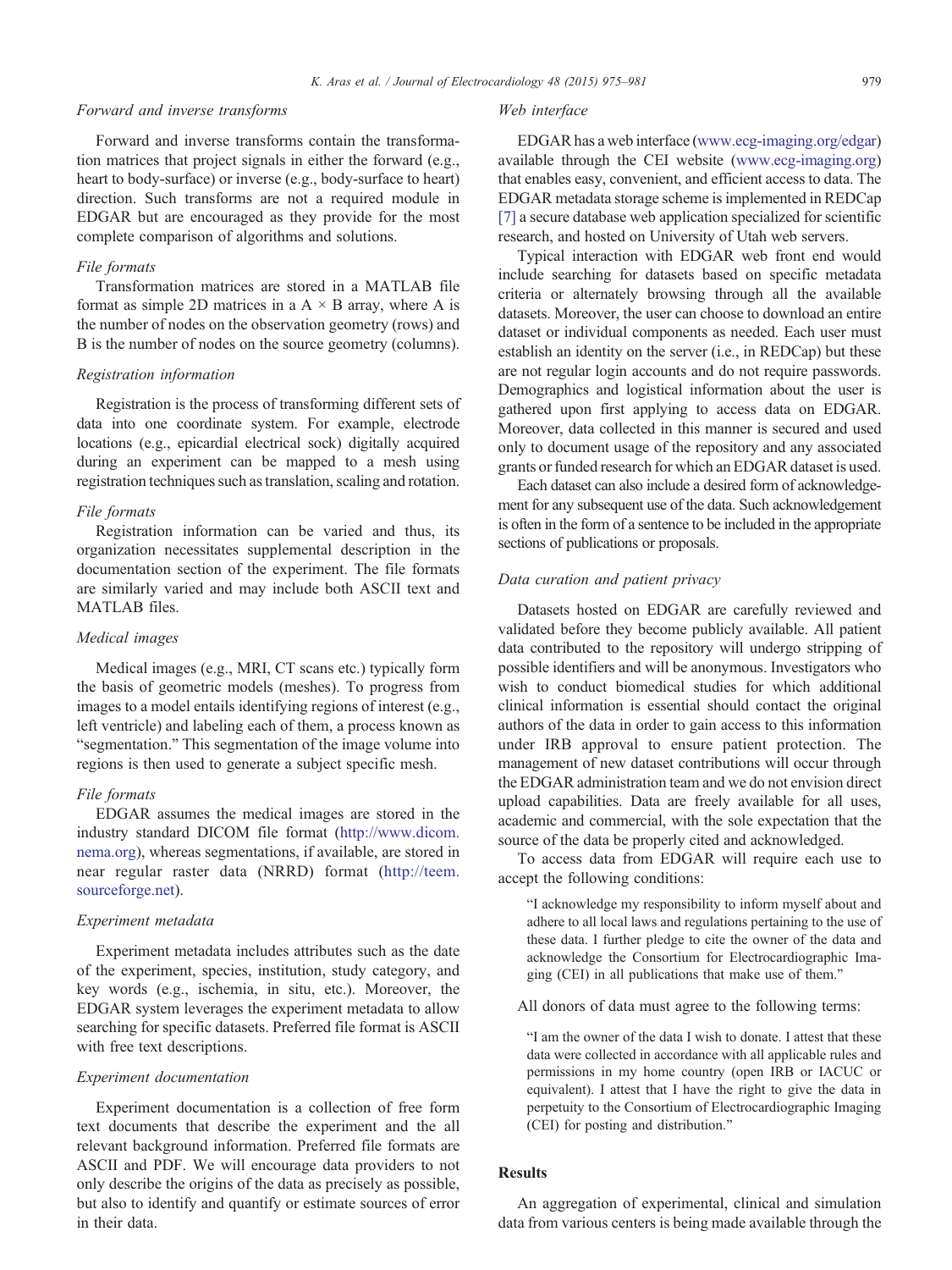EDGAR project including experimental data from animal studies provided by the University of Utah (USA), clinical data from multiple human subjects provided by the Charles University Hospital (Czech Republic), and computer simulation data provided by the Karlsruhe Institute of Technology (Germany).

## Experimental data

Experimental data provided by the University of Utah includes epicardial, transmural and torso tank surface potential signals recorded from canine model ischemia studies. In addition, subject specific geometry models, anatomical MRI scans of the heart and forward transformation matrices are also included in the datasets.

## Clinical data

Clinical data provided by the Charles University Hospital includes body-surface potentials associated with endocardiallypaced beats, which were recorded from three human subjects. Patient specific meshes for each of the human subjects as well as pre-computed forward transformation matrices are also included in the dataset.

## Simulation data

Simulation data provided by Karlsruhe Institute of Technology (KIT) includes simulations (using a cellular automaton) of 15 paced ventricular beats that were applied to patient specific torso and heart geometries. In addition to the geometric models, lead field regularization transforms for the various mesh geometries are also provided as part of the dataset.

## Discussion

It is important to put the EDGAR repository for electrocardiographic data archiving in the context of other similar projects. An early example that has had significant impact on ECG feature detection schemes is the MIT-BIH database [\[8\]](#page-6-0), which is now part of a successful and diverse PhysioNet project [\[6\]](#page-6-0). There is a European standard for storage and exchange of ECG signals known as the "Open European Data Interchange and Processing for Computerized Electrocardiography" [\[9\]](#page-6-0) that has also been successful. A more recent and also specialized example is the "Telemetric and Holter ECG Warehouse" initiative or THEW [\[10\].](#page-6-0) All these examples contain only ECG time signals and fail to support the image data or the geometric models that are essential for ECGI. We know of no existing repository that supports images, geometric models, and signals within a common framework.

Deciding on the appropriate file formats is not a simple question and is constrained by multiple factors, primary of which are ease of access and efficiency of storage and the time required to read and write the files. We chose a binary format simply for space/storage efficiency and to accelerate writing and reading of the time signals. ASCII formats do represent a lowest common denominator but a very inefficient one, especially for large datasets like time signals from hundreds of locations, large meshes, or large transfer matrices. The reason for selecting a format that is readable in MATLAB, is the ubiquity of MATLAB software, i.e., not only the original program from MathWorks but the many freely available MATLAB file readers. There is even an open source replacement for MATLAB that would support reading and then rewriting the data in any desired internal format. In cases with small data sizes, e.g., a triangulated surface mesh that contains only a few hundred nodes, we have also provided ASCII equivalent formats.

By creating an open platform for high quality ECGI data acquired from clinical and experimental studies, we anticipate many benefits to the research community. The first is to provide researchers with access to hitherto unavailable, fully integrated and documented datasets. By gathering all possible components of complete datasets, e.g., from images to forward transform matrices, researchers can focus on components that are directly related to their own expertise. Each element of modeling pipeline provides technical challenges and also sources of error. EDGAR datasets will include, for example, the original medical images as well as their segmentations and the resulting surface and volume meshes. A researcher with expertise in image analysis can explore novel segmentation or meshing tools and compare the results to those from the repository. Another group can accept geometric models in the repository and focus instead on the numerical implementations of the source models or the regularization of the inverse formulation. All groups will benefit from research into suitable metrics to evaluate the accuracy of ECGI but only some will have the statistical expertise to fully evaluate, compare, and improve on existing metrics.When these groups collaborate, it will be possible to evaluate the impact of all the associated technical elements and approaches on the resulting inverse solutions.

A second benefit of the EDGAR project will be access to a diverse pool of data, i.e., experiments based entirely on simulations of cardiac activity and body-surface potentials with schematic geometries as well as those based entirely on medical imaging, multisite cardiac mapping studies and BSPM from patients. Such diversity will provide opportunities to test algorithms and implementations under a range of conditions. Moreover, techniques that are effective under a range of conditions are also likely to be useful for clinical applications.

A third benefit is that by applying algorithms and numerical methods to the same datasets, researchers can compare results across common data, a possibility never before broadly available. As a result, there have been almost now truly unbiased comparisons of methods or implementations. In addition, by providing a wide range of data examples under different experiment and clinical conditions, any comparison or evaluation will capture dependencies on the data or specific target question; a solution that is optimized for one type of application may not be robust across applications. For example, the optimal regularization parameters for locating ischemic regions in the ventricles will be unlikely to perform as well when reconstructing reentrant rotors in the left atrium.

## Conclusions

In summary, the CEI and the EDGAR project seek to establish a communal forum for the sharing and distribution of cardiac electrophysiology data and geometric models for use in ECGI research. It is our hope that EDGAR will mark the beginning of a new generation of ECGI approaches. Moreover,